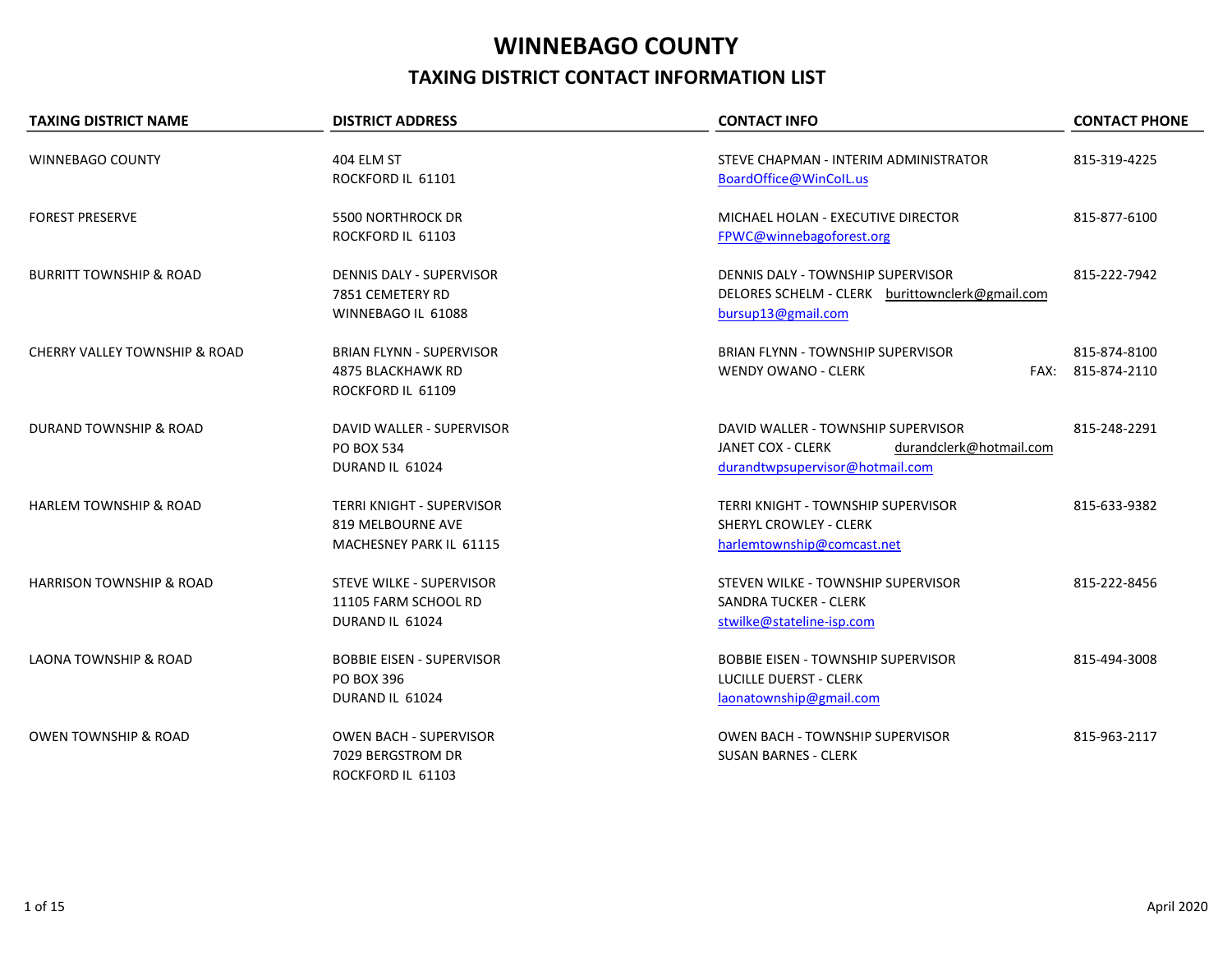| <b>TAXING DISTRICT NAME</b>  | <b>DISTRICT ADDRESS</b>                                                                                        | <b>CONTACT INFO</b>                                                                               | <b>CONTACT PHONE</b> |
|------------------------------|----------------------------------------------------------------------------------------------------------------|---------------------------------------------------------------------------------------------------|----------------------|
| PECATONICA TOWNSHIP & ROAD   | JOSEPH MUSSO - SUPERVISOR<br><b>TOWN HALL</b><br>410 REED ST - PO BOX 695<br>PECATONICA IL 61063               | JOSEPH MUSSO - TOWNSHIP SUPERVISOR<br><b>BARB LIZER - CLERK</b><br>pectwnsp@frontier.com          | 815-239-1555         |
| ROCKFORD TOWNSHIP & ROAD     | JASPER ST ANGEL - SUPERVISOR<br>119 N CHURCH ST STE 400<br>ROCKFORD IL 61101                                   | JASPER ST ANGEL - TOWNSHIP SUPERVISOR<br><b>CARL WASCO - CLERK</b><br>jstangel@twp.rockford.il.us | 815-962-8855         |
| ROCKTON TOWNSHIP & ROAD      | PAUL WILLIAMS - SUPERVISOR<br><b>TOWN HALL</b><br><b>1315 N BLACKHAWK BLVD</b><br>ROCKTON IL 61072             | PAUL WILLIAMS - TOWNSHIP SUPERVISOR<br><b>JUDITH GURNEY - CLERK</b><br>rocktontownship@gmail.com  | 815-624-7788         |
| ROSCOE TOWNSHIP & ROAD       | JIM BENKOVICH - SUPERVISOR<br><b>TOWN HALL</b><br>5972 ELEVATOR RD<br><b>ROSCOE IL 61073</b>                   | JIM BENKOVICH - TOWNSHIP SUPERVISOR<br>RHONDA SURRATT - CLERK<br>mainoffice@roscoetownship.org    | 815-623-7323         |
| SEWARD TOWNSHIP & ROAD       | <b>GARELT STAHL - SUPERVISOR</b><br><b>TOWN HALL</b><br>16272 GRANT ST<br>SEWARD IL 61077                      | <b>GARELT STAHL - TOWNSHIP SUPERVISOR</b><br><b>JAMES MONGE - CLERK</b>                           | 815-247-8830         |
| SHIRLAND TOWNSHIP & ROAD     | <b>HELEN WEAVER - SUPERVISOR</b><br><b>TOWN HALL</b><br>8093 NORTH ST<br>SHIRLAND IL 61079                     | <b>HELEN WEAVER - TOWNSHIP SUPERVISOR</b><br><b>ERIC STROMBERG - CLERK</b>                        | 815-629-2436         |
| WINNEBAGO TOWNSHIP & ROAD    | <b>GREGORY HODGES - SUPERVISOR</b><br><b>TOWN HALL</b><br>14085 MONTAGUE RD - PO BOX 575<br>WINNEBAGO IL 61088 | <b>GREGORY HODGES - TOWNSHIP SUPERVISOR</b><br><b>LOROTA OOYEN - CLERK</b><br>winntwp@gmail.com   | 815-335-7529         |
| <b>CHERRY VALLEY VILLAGE</b> | KATHY TRIMBLE - CLERK<br>CHERRY VALLEY VILLAGE HALL<br>806 E STATE ST<br>CHERRY VALLEY IL 61016                | KATHY TRIMBLE - VILLAGE CLERK<br>JAMES CLAEYSSEN - VILLAGE PRESIDENT<br>Ktrimble@cherryvalley.org | 815-332-3441         |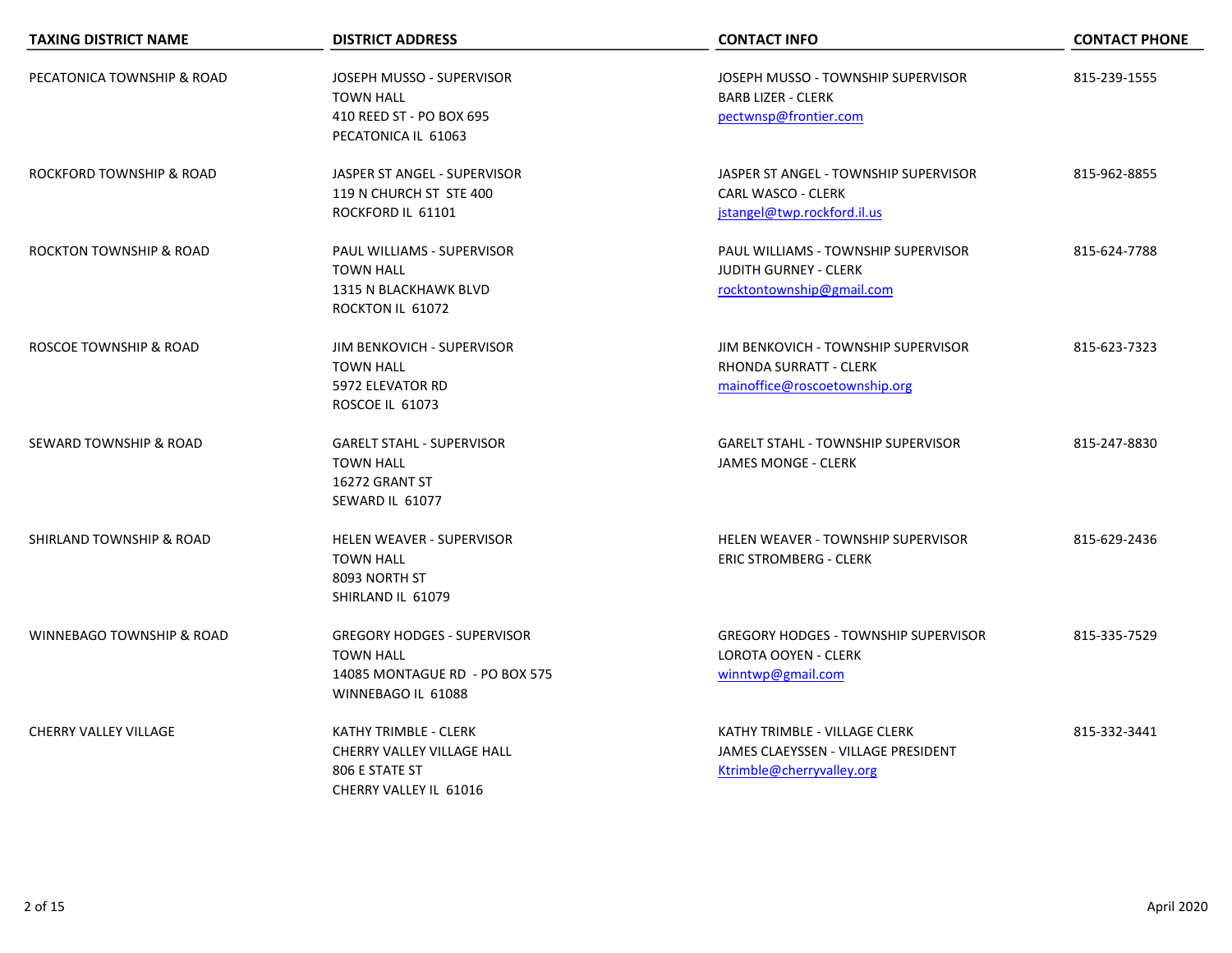| <b>TAXING DISTRICT NAME</b>   | <b>DISTRICT ADDRESS</b>                                                                                           | <b>CONTACT INFO</b>                                                                                                                              | <b>CONTACT PHONE</b>         |
|-------------------------------|-------------------------------------------------------------------------------------------------------------------|--------------------------------------------------------------------------------------------------------------------------------------------------|------------------------------|
| <b>DURAND VILLAGE</b>         | <b>MARY SPHATT - CLERK</b><br>DURAND VILLAGE HALL<br>308 W MAIN ST - PO BOX 166<br>DURAND IL 61024                | <b>MARY SPHATT - VILLAGE CLERK</b><br>ROBERT CORWIN - VILLAGE PRESIDENT<br><b>ATTORNEY DARRON BURKE</b><br>villageclerk@villageofdurand.com      | 815-248-2606                 |
| <b>LOVES PARK CITY</b>        | <b>ROBERT J BURDEN - CLERK</b><br>100 HEART BLVD<br>LOVES PARK IL 61111                                           | ROBERT J. BURDEN - CITY CLERK<br><b>GREG JURY - MAYOR</b>                                                                                        | 815-654-5034                 |
| <b>MACHESNEY PARK VILLAGE</b> | LORI MITCHELL - CLERK<br><b>MACHESNEY PARK VILLAGE HALL</b><br><b>300 ROOSEVELT RD</b><br>MACHESNEY PARK IL 61115 | LORI MITCHELL - VILLAGE CLERK<br>STEVE JOHNSON - PRESIDENT/MAYOR<br>clerk@machesneypark.org                                                      | 815-877-5432                 |
| NEW MILFORD VILLAGE           | <b>SHARON BAUMGARTNER - CLERK</b><br>NEW MILFORD VILLAGE HALL<br>6771 11TH ST<br>ROCKFORD IL 61109                | SHARON BAUMGARTNER - VILLAGE CLERK<br>TIMOTHY OWENS - VILLAGE PRESIDENT<br><b>ATTORNEY JAMES STEVENS</b>                                         | 815-874-7271                 |
| PECATONICA VILLAGE            | <b>GWENN SHIRLEY - CLERK</b><br><b>VILLAGE HALL</b><br>405 MAIN ST - PO BOX 730<br>PECATONICA IL 61063-0730       | <b>GWENN SHIRLEY - VILLAGE CLERK</b><br>WILLIAM SMULL JR - VILLAGE PRESIDENT<br>ATTORNEY DOUGLAS R. HENRY<br>information@villageofpecatonica.com | 815-239-2310<br>815-962-6611 |
| <b>ROCKFORD CITY</b>          | <b>CITY OF ROCKFORD</b><br><b>CITY HALL</b><br>425 E STATE ST<br>ROCKFORD IL 61104                                | CARRIE HAGERTY - DIRECTOR OF FINANCE<br>NICHOLAS MEYER - LEGAL DIRECTOR<br>THOMAS MCNAMARA - MAYOR                                               | 779-348-7300                 |
| <b>ROCKTON VILLAGE</b>        | <b>CHRISTINA STEWART - CLERK</b><br><b>ROCKTON VILLAGE HALL</b><br>110 E MAIN ST<br>ROCKTON IL 61072              | <b>CHRISTINA STEWART - VILLAGE CLERK</b><br>DALE ADAMS - VILLAGE PRESIDENT<br>JAYE QUIMBY - TREASURER                                            | 815-624-7600                 |
| <b>ROSCOE VILLAGE</b>         | <b>LORI TAYLOR - CLERK</b><br>ROSCOE VILLAGE HALL<br>10631 MAIN ST<br>ROSCOE IL 61073                             | LORI TAYLOR - VILLAGE CLERK<br>MARK SZULA - PRESIDENT<br>clerk@villageofroscoe.com                                                               | 815-623-2829                 |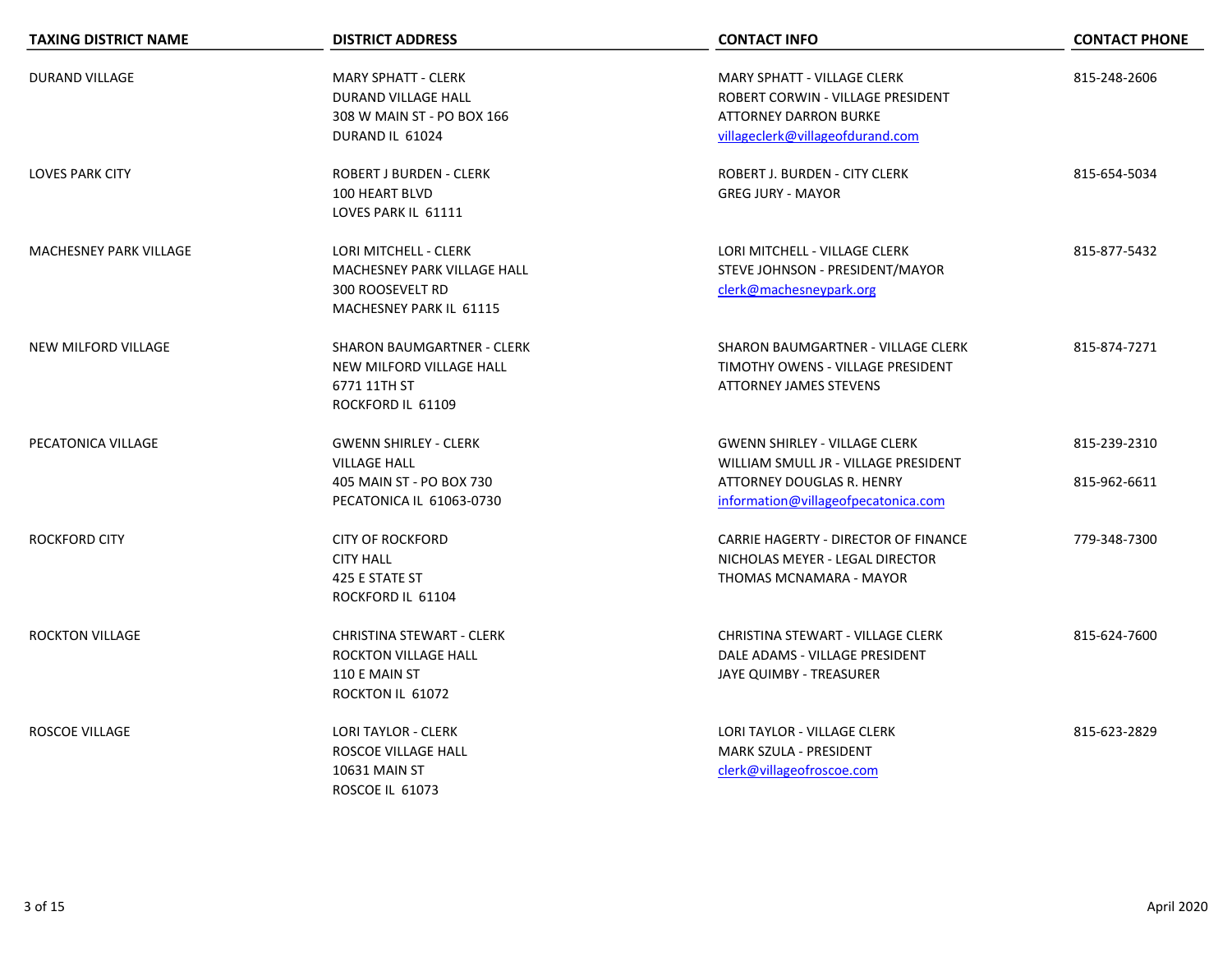| <b>TAXING DISTRICT NAME</b> | <b>DISTRICT ADDRESS</b>                                                                                     | <b>CONTACT INFO</b>                                                                                                         | <b>CONTACT PHONE</b>         |
|-----------------------------|-------------------------------------------------------------------------------------------------------------|-----------------------------------------------------------------------------------------------------------------------------|------------------------------|
| <b>SOUTH BELOIT CITY</b>    | <b>TRACY PATRICK - CLERK</b><br>SOUTH BELOIT CITY HALL<br>519 BLACKHAWK BLVD STE 2<br>SOUTH BELOIT IL 61080 | <b>TRACY PATRICK - CITY CLERK</b><br>THEODORE REHL - MAYOR<br>DON ELLIOTT - FINANCE DIRECTOR                                | 815-389-3023                 |
| <b>WINNEBAGO VILLAGE</b>    | SALLY JO HUGGINS - CLERK<br>WINNEBAGO VILLAGE HALL<br>108 W MAIN ST<br>WINNEBAGO IL 61088                   | SALLY JO HUGGINS - VILLAGE CLERK<br>FRANKLIN EUBANK - VILLAGE PRESIDENT<br>ATTORNEY MARY J. GAZIANO                         | 815-335-2020                 |
| <b>BLACKHAWK FIRE</b>       | C/O ATTORNEY JAMES STEVENS<br><b>BSLBV LLC</b><br>6833 STALTER DR #100<br>ROCKFORD IL 61108                 | <b>ATTORNEY JAMES STEVENS</b><br>JONATHAN TRAIL - FIRE CHIEF<br>info@blackhawkfire.org                                      | 815-962-6611<br>815-962-1584 |
| <b>CHERRY VALLEY FIRE</b>   | ADMINISTRATION BUILDING<br>202 E STATE ST<br>CHERRY VALLEY IL 61016                                         | JOE CORL - FIRE CHIEF<br>DOUG HAYES - DEPUTY CHIEF<br><b>GARY MAITLAND - PRESIDENT</b>                                      | 815-332-5382                 |
| FIRE 1                      | 115 W HOWARD ST - BOX 185<br>DURAND IL 61024                                                                | MICHAEL MULVAIN - TRUSTEE<br>ATTORNEY JAMES C. THOMPSON                                                                     | 815-248-2696                 |
| <b>GERMAN VALLEY FIRE</b>   | JEFF ROSS - TREASURER<br>600 CHURCH ST - PO BOX 46<br><b>GERMAN VALLEY IL 61039</b>                         | JEFF ROSS - TREASURER<br><b>JACK ROSS - TRUSTEE</b><br><b>ATTORNEY FRANK COOK</b>                                           | 815-362-6151                 |
| HARLEM-ROSCOE FIRE          | <b>PO BOX 450</b><br>ROSCOE IL 61073                                                                        | BARTON MUNGER - TRUSTEE/PRESIDENT<br>DONALD SHOEVLIN - FIRE CHIEF<br>ATTORNEY NATHAN J. NOBLE<br>hrfdinfo@gmail.com         | 815-623-7867                 |
| <b>NEW MILFORD FIRE</b>     | C/O ATTORNEY JAMES STEVENS<br><b>BSLBV LLC</b><br>6833 STALTER DR #100<br>ROCKFORD IL 61108                 | <b>ATTORNEY JAMES STEVENS</b><br>ALAN CARLSON - FIRE CHIEF                                                                  | 815-962-6611<br>815-874-4880 |
| <b>NORTH PARK FIRE</b>      | C/O NATHAN J NOBLE P.C.<br>ATTY AT LAW - 504 N STATE ST<br>BELVIDERE IL 61008                               | <b>ATTORNEY NATHAN NOBLE</b><br><b>JOEL HALLSTROM - FIRE CHIEF</b><br>RON LUNDSTROM - TRUSTEE / TREASURER<br>npfd@npfpd.org | 815-547-7700<br>815-636-3051 |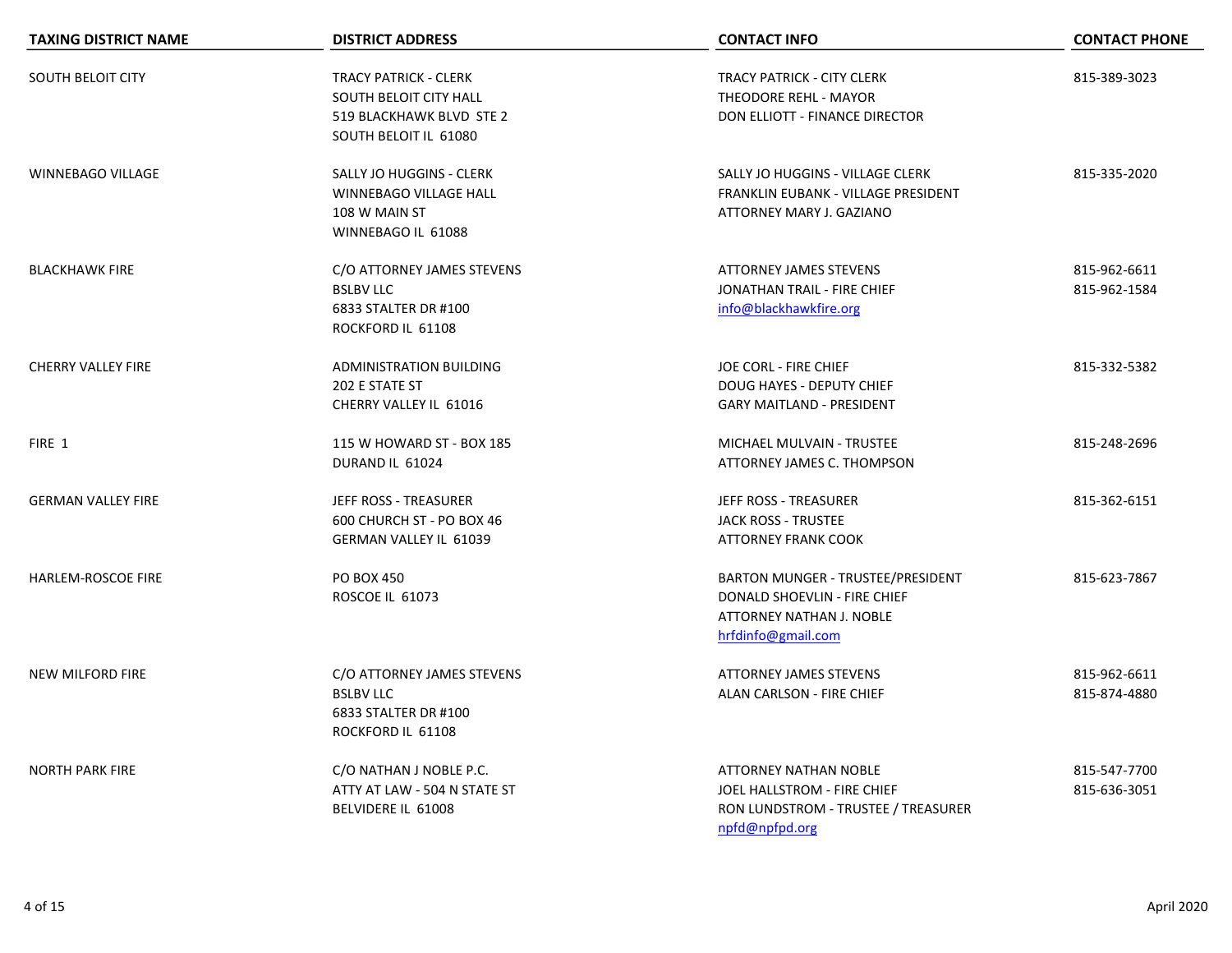| <b>TAXING DISTRICT NAME</b>    | <b>DISTRICT ADDRESS</b>                                                                          | <b>CONTACT INFO</b>                                                                                             | <b>CONTACT PHONE</b>                         |
|--------------------------------|--------------------------------------------------------------------------------------------------|-----------------------------------------------------------------------------------------------------------------|----------------------------------------------|
| <b>NORTHWEST FIRE</b>          | C/O ATTORNEY LOU BOWMAN<br>401 W STATE ST STE 201<br>ROCKFORD IL 61101                           | <b>ATTORNEY LOU BOWMAN</b><br>JERRY CASKEY - FIRE CHIEF                                                         | 815-964-5035<br>815-963-8891                 |
| PECATONICA FIRE                | 1221 MAIN ST<br>PECATONICA IL 61063                                                              | STEVE VAN VLECK - FIRE CHIEF<br><b>MARK HIGHLAND - TRUSTEE</b>                                                  | 815-239-2513                                 |
| <b>ROCK RIVER FIRE</b>         | CITY OF ROCKFORD - LEGAL DEPT<br>425 E STATE ST<br>ROCKFORD IL 61104                             | NICHOLAS MEYER - LEGAL DIRECTOR<br>CARRIE HAGERTY - DIRECTOR OF FINANCE                                         | 779-348-7300                                 |
| <b>ROCKTON FIRE</b>            | <b>ROCKTON FIRE</b><br>ATTN: BUSINESS OFFICE MANAGER<br>201 N BLACKHAWK BLVD<br>ROCKTON IL 61072 | KIRK WILSON - FIRE CHIEF<br><b>BRUCE LANS - TREASURER</b><br><b>ATTORNEY JOHN KELLY</b><br>rfpd@rocktonfire.com | 815-624-6010<br>815-988-7703<br>630-682-0085 |
| STILLMAN FIRE                  | <b>TOBY BEHMER - TREASURER</b><br>200 S RURAL ST - BOX 503<br>STILLMAN VALLEY IL 61084           | CHAD HOEFLE - FIRE CHIEF<br>TOBY BEHMER - TRUSTEE / TREASURER<br>info@stillmanfire.com                          | 815-645-8211                                 |
| <b>WEST SUBURBAN FIRE</b>      | C/O ATTORNEY JAMES STEVENS<br><b>BSLBV LLC</b><br>6833 STALTER DR #100<br>ROCKFORD IL 61108      | <b>ATTORNEY JAMES STEVENS</b><br>KEITH MESCH - FIRE CHIEF                                                       | 815-962-6611<br>815-964-3441                 |
| W B S FIRE                     | CHIEF DAVID LORIA<br><b>PO BOX 595</b><br>WINNEBAGO IL 61088                                     | DAVID LORIA - FIRE CHIEF<br><b>LOREN GAMBREL - TREASURER</b>                                                    | 815-335-2651<br>815-335-2651                 |
| ROCKFORD PARK DISTRICT         | 401 S MAIN ST<br>ROCKFORD IL 61101                                                               | PENNY CHRISTIANS - CHIEF FINANCIAL OFFICER<br>RPDmail@rockfordparkdistrict.org                                  | 815-987-8800                                 |
| <b>SUMNER PARK</b>             | 300 W 1ST STREET<br>PECATONICA IL 61063                                                          | EMILY HACHMEISTER - COMMISSIONER/PRESIDENT<br>sumnerpark@outlook.com                                            | 815-239-1083                                 |
| <b>WINNEBAGO PARK DISTRICT</b> | <b>PO BOX 516</b><br>WINNEBAGO IL 61088                                                          | MICHELLE CUNNINGHAM - PARK DIRECTOR<br><b>BRADLEY BULL - TREASURER</b><br>winnebagoparkdistrict.org             | 815-335-3211                                 |
| SEWARD PARK DISTRICT           | 2970 TRACEY ST - PO BOX 111<br>SEWARD IL 61077                                                   | KATRYNA KIRBY - COMMISSIONER<br><b>ATTORNEY LORI MCGIRK</b><br>sewardparkdistrict@live.com                      | 815-247-8800<br>815-636-9600                 |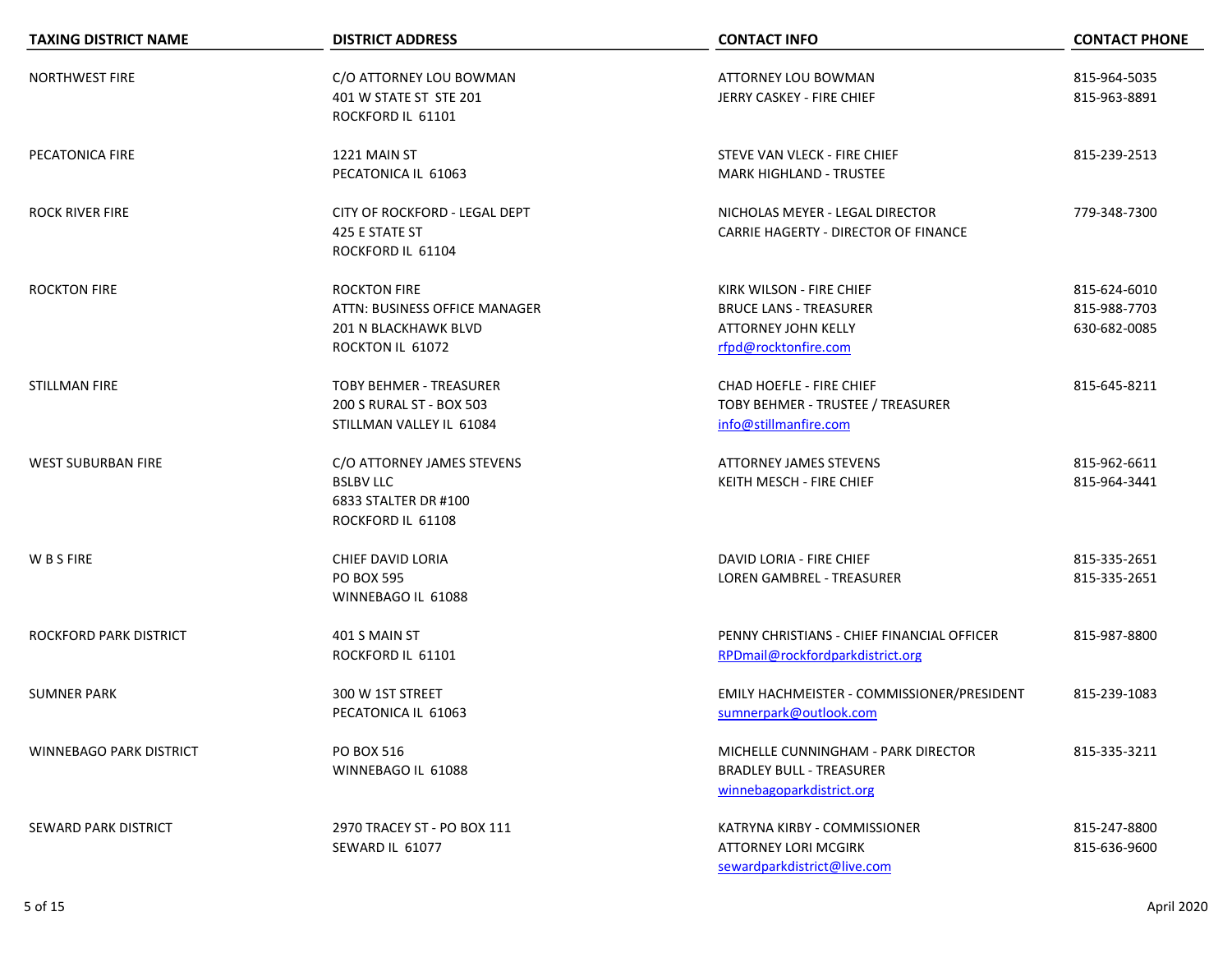| <b>TAXING DISTRICT NAME</b>      | <b>DISTRICT ADDRESS</b>                                                                  | <b>CONTACT INFO</b>                                                                                                         | <b>CONTACT PHONE</b> |
|----------------------------------|------------------------------------------------------------------------------------------|-----------------------------------------------------------------------------------------------------------------------------|----------------------|
| <b>DURAND SANITARY</b>           | DAVID WALLER - TRUSTEE<br><b>DURAND VILLAGE HALL</b><br>308 W MAIN ST<br>DURAND IL 61024 | <b>DAVID WALLER - TRUSTEE</b>                                                                                               | 815-248-2606         |
| ROCK RIVER WATER RECLAMATION     | 3501 KISHWAUKEE ST<br>ROCKFORD IL 61109                                                  | LISA MITTEL - INTERIM BUSINESS MANAGER<br>TIM HANSON - DISTRICT DIRECTOR<br>info@RRWRD.dst.il.us                            | 815-387-7400         |
| <b>PRESTON &amp; CENTRAL TIF</b> | <b>CITY OF ROCKFORD</b><br>425 E STATE ST<br>ROCKFORD IL 61104                           | MUNCIPALITY: CITY OF ROCKFORD                                                                                               | 779-348-7300         |
| <b>SEWARD SANITARY</b>           | <b>ANDY CONOVER - TRUSTEE</b><br><b>PO BOX 57</b><br>SEWARD IL 61077                     | <b>ANDY CONOVER - TRUSTEE</b>                                                                                               | N/A                  |
| <b>CHERRY VALLEY LIBRARY</b>     | 755 E STATE ST - PO BOX 449<br>CHERRY VALLEY IL 61016                                    | JANE LENSER - LIBRARY DIRECTOR                                                                                              | 815-332-5161         |
| <b>NORTH SUBURBAN LIBRARY</b>    | 6340 N SECOND ST<br>LOVES PARK IL 61111                                                  | MARY PETRO - LIBRARY DIRECTOR                                                                                               | 815-633-4247         |
| PECATONICA LIBRARY               | 400 W 11TH ST<br>PECATONICA IL 61063                                                     | PENNY BRYANT - LIBRARY DIRECTOR                                                                                             | 815-239-2616         |
| <b>TALCOTT FREE LIBRARY</b>      | 101 E MAIN ST<br>ROCKTON IL 61072                                                        | MEGAN GOVE - LIBRARY DIRECTOR<br>GARY KOVANDA - PRESIDENT/TRUSTEE                                                           | 815-624-7511         |
| <b>WINNEBAGO LIBRARY</b>         | 210 N ELIDA ST<br>WINNEBAGO IL 61088                                                     | KATIE SCHMOYER - LIBRARY DIRECTOR                                                                                           | 815-335-7050         |
| ROCKFORD CITY LIBRARY            | <b>CITY OF ROCKFORD</b><br>425 E STATE ST<br>ROCKFORD IL 61104                           | CARRIE HAGERTY - DIRECTOR OF FINANCE<br>KAREN VAN DRIE - LIBRARY DIRECTOR                                                   | 779-348-7300         |
| <b>GREATER ROCKFORD AIRPORT</b>  | <b>60 AIRPORT DR</b><br>ROCKFORD IL 61109                                                | MICHELLE CASSARO - DEPUTY DIR OF FINANCE & ADMIN 815-969-4000<br>TRACEY HALBRADER - ACCOUNTING SUPERVISOR<br>rfd@flyrfd.com |                      |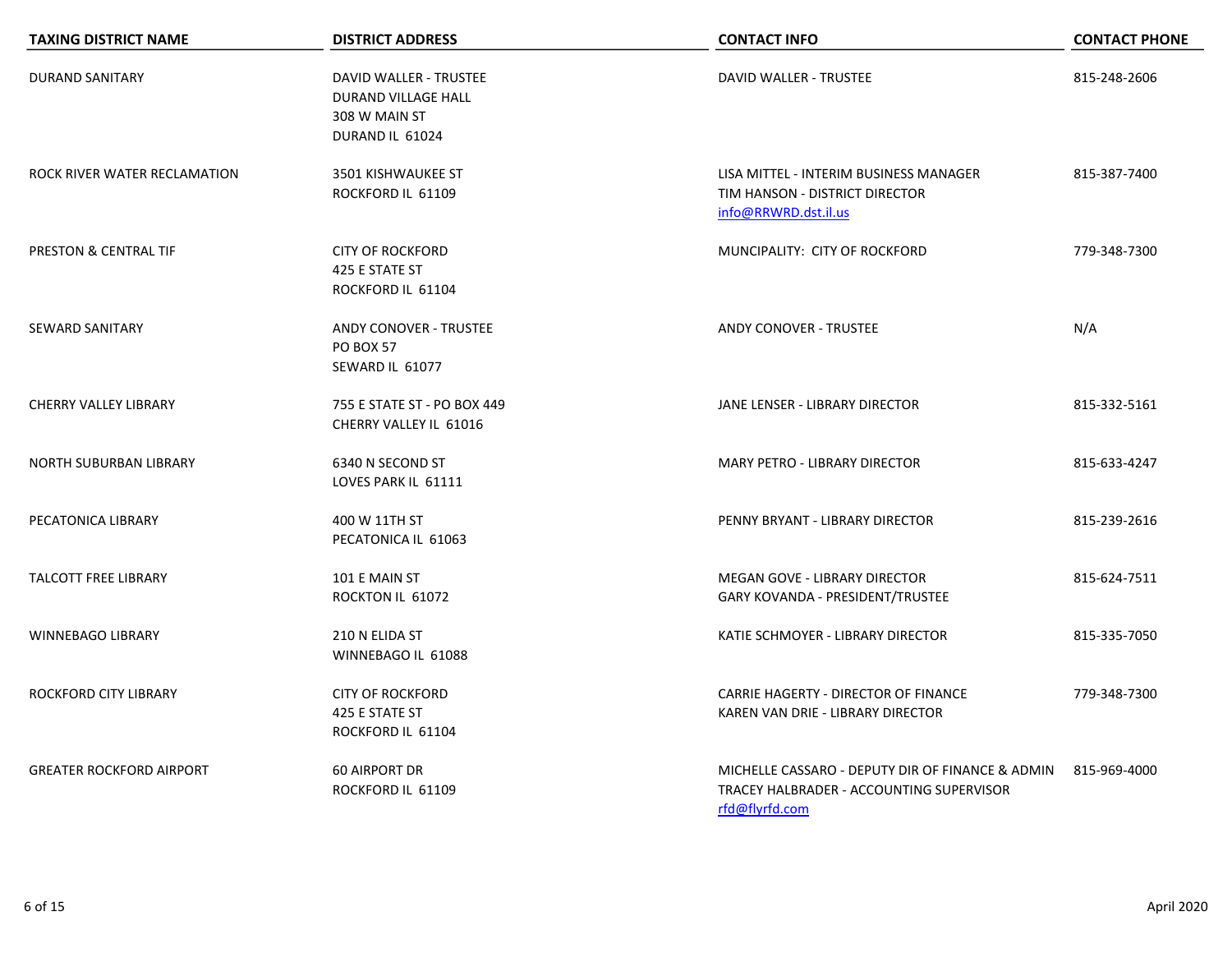| <b>TAXING DISTRICT NAME</b>              | <b>DISTRICT ADDRESS</b>                                                      | <b>CONTACT INFO</b>                                                                                     | <b>CONTACT PHONE</b> |
|------------------------------------------|------------------------------------------------------------------------------|---------------------------------------------------------------------------------------------------------|----------------------|
| SOUTH BELOIT CITY LIBRARY                | 519 BLACKHAWK BLVD<br>SOUTH BELOIT IL 61080                                  | <b>TRACY PATRICK - CITY CLERK</b><br>DON ELLIOTT - FINANCE DIRECTOR<br>DOREEN DALMAN - LIBRARY DIRECTOR | 815-389-3023         |
| RKFD - WINN DRAINAGE                     |                                                                              | DICK RUNDALL - SECRETARY<br>LOU ANN JOHNSON - TREASURER                                                 |                      |
| <b>WESTSIDE TIF #2</b>                   | <b>CITY OF ROCKFORD</b><br>425 E STATE ST<br>ROCKFORD IL 61104               | MUNICIPALITY: CITY OF ROCKFORD                                                                          | 779-348-7300         |
| LINCOLN-ACRES STREET LIGHT               | N/A - INACTIVE DISTRICT                                                      | NO CONTACT - INACTIVE DISTRICT (LAST LEVY 2004)                                                         | N/A                  |
| <b>WASHINGTON PARK STREET LIGHT</b>      | C/O ATTORNEY DAVID MARTENSON<br>ONE COURT PLACE STE 404<br>ROCKFORD IL 61101 | <b>ATTORNEY DAVID MARTENSON</b>                                                                         | 815-962-3427         |
| <b>EAST STATE &amp; ALPINE TIF</b>       | <b>CITY OF ROCKFORD</b><br>425 E STATE ST<br>ROCKFORD IL 61104               | MUNICIPALITY: CITY OF ROCKFORD                                                                          | 779-348-7300         |
| <b>WEST STATE &amp; CENTRAL TIF</b>      | <b>CITY OF ROCKFORD</b><br>425 E STATE ST<br>ROCKFORD IL 61104               | MUNICIPALITY: CITY OF ROCKFORD                                                                          | 779-348-7300         |
| <b>WEST STATE &amp; KILBURN TIF</b>      | <b>CITY OF ROCKFORD</b><br>425 E STATE ST<br>ROCKFORD IL 61104               | MUNICIPALITY: CITY OF ROCKFORD                                                                          | 779-348-7300         |
| <b>HARLEM SCHOOL DISTRICT #122</b>       | 8605 N SECOND ST<br>MACHESNEY PARK IL 61115                                  | DR JULIE MORRIS - SUPERINTENDENT<br>JOSHUA AURAND - ASST SUPT BUSINESS OPERATIONS                       | 815-654-4500         |
| KINNIKINNICK SCHOOL DISTRICT #131        | <b>5410 PINE LN</b><br>ROSCOE IL 61073                                       | KELI FREEDLUND - SUPERINTENDENT<br>BRETT HRUBY - BUSINESS SERVICES ADMINISTRATOR                        | 815-623-2837         |
| <b>PRAIRIE HILL SCHOOL DISTRICT #133</b> | 6605 PRAIRIE HILL RD<br>SOUTH BELOIT IL 61080                                | CLINT CZIZEK - SUPERINTENDENT                                                                           | 815-389-3964         |
| SHIRLAND SCHOOL DISTRICT #134            | 8020 NORTH ST<br>SHIRLAND IL 61079                                           | JOHN ULFERTS - SUPERINTENDENT<br><b>CATHERINE SWEENEY - FINANCE</b>                                     | 815-629-2000         |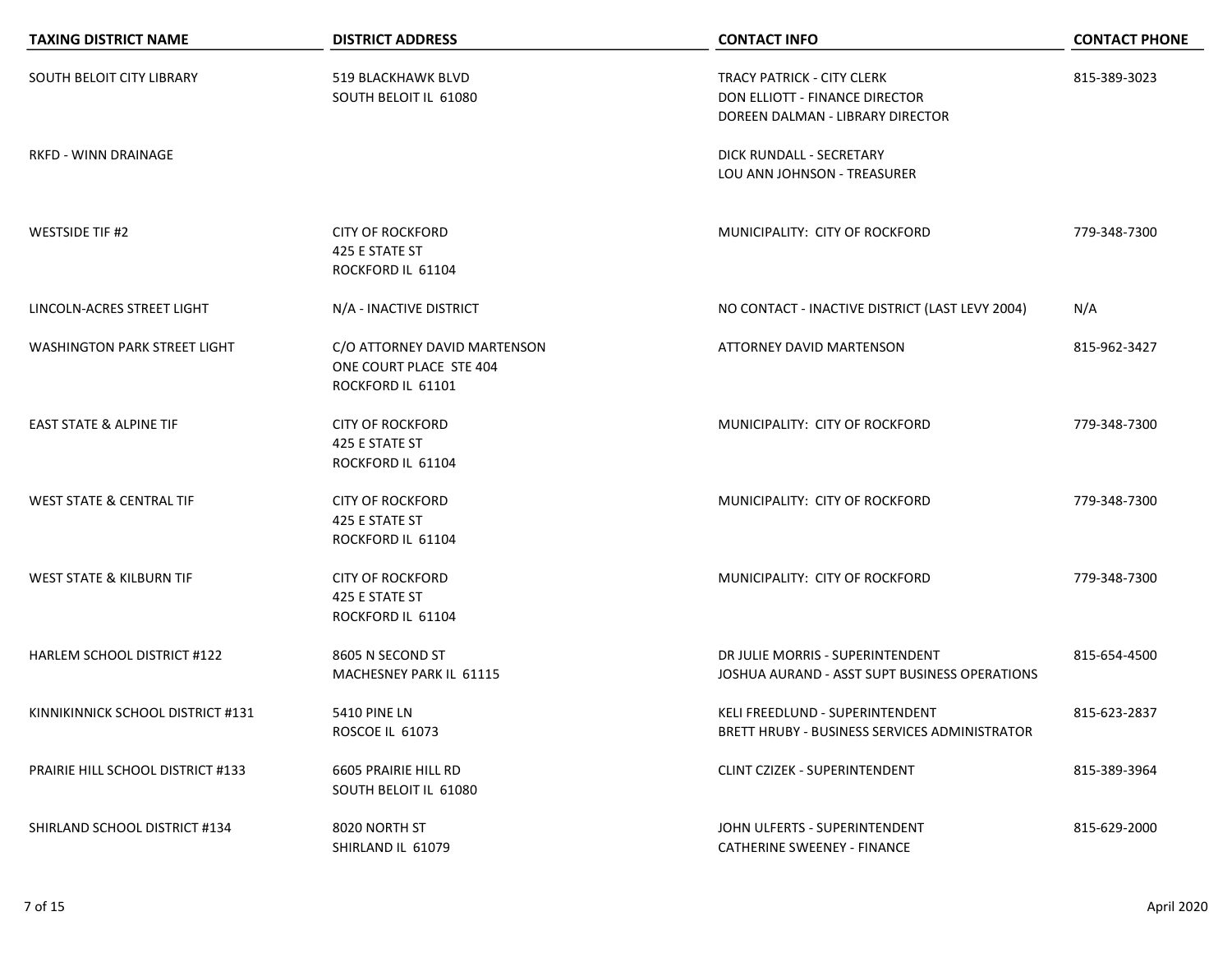| <b>TAXING DISTRICT NAME</b>             | <b>DISTRICT ADDRESS</b>                                        | <b>CONTACT INFO</b>                                                                    | <b>CONTACT PHONE</b> |
|-----------------------------------------|----------------------------------------------------------------|----------------------------------------------------------------------------------------|----------------------|
| ROCKTON SCHOOL DISTRICT #140            | 1050 E UNION ST<br>ROCKTON IL 61072                            | <b>GLENN TERRY - SUPERINTENDENT</b><br>KIM GARST - BUSINESS MANAGER                    | 815-624-7143         |
| <b>NORTH BOONE SCHOOL DISTRICT #200</b> | 17641 POPLAR GROVE RD STE A<br>POPLAR GROVE IL 61065           | DR MICHAEL GREENLEE - SUPERINTENDENT<br>MELISSA GEYMAN - DIRECTOR OF BUSINESS SERVICES | 815-765-3322         |
| ROCKFORD SCHOOL DISTRICT #205           | 501 SEVENTH ST<br>ROCKFORD IL 61104-1221                       | MICHELLE JAHR - CFO<br>MICHELE SATHER - EXEC DIRECTOR OF BUDGET                        | 815-966-3000         |
| HONONEGAH HIGH SD #207                  | 307 SALEM ST<br>ROCKTON IL 61072                               | MICHAEL DUGAN - SUPERINTENDENT<br><b>JUSTIN KRUEGER - FINANCE DIRECTOR</b>             | 815-624-5010         |
| <b>MERIDIAN SCHOOL DISTRICT #223</b>    | 207 W MAIN ST<br>STILLMAN VALLEY IL 61084                      | PHILLIP CAPOSEY - SUPERINTENDENT                                                       | 815-645-2230         |
| SOUTH BELOIT SCHOOL DISTRICT #320       | 850 HAYES AVE<br>SOUTH BELOIT IL 61080                         | <b>SCOTT L FISHER - SUPERINTENDENT</b><br><b>TERRI GILLE - BOOKKEEPER</b>              | 815-389-3478         |
| PECATONICA UNIT SD #321                 | 1300 MAIN ST<br>PECATONICA IL 61063                            | <b>WILLIAM FALLER - SUPERINTENDENT</b>                                                 | 815-239-1639         |
| DURAND UNIT SD #322                     | 200 W SOUTH ST<br>DURAND IL 61024                              | KURT ALBERSTETT - SUPERINTENDENT<br>BILL DAMON - BUSINESS DIRECTOR                     | 815-248-2171         |
| WINNEBAGO UNIT SD #323                  | 304 E MCNAIR RD STE 323<br>WINNEBAGO IL 61088                  | DR JOHN SCHWUCHOW - SUPERINTENDENT<br>CONNIE FRANKLIN - FISCAL ASSISTANT               | 815-335-2456         |
| HIAWATHA SCHOOL DISTRICT #426           | 410 S FIRST ST<br>KIRKLAND IL 60146                            | JARED POYNTER - SUPERINTENDENT                                                         | 815-522-6676         |
| ROCK VALLEY COLLEGE (COLLEGE 511)       | 3301 N MULFORD RD<br>ROCKFORD IL 61114                         | BETH YOUNG - VP & CFO                                                                  | 815-921-4001         |
| KISHWAUKEE COLLEGE (COLLEGE 523)        | 21193 MALTA RD<br>MALTA IL 60150                               | DR LAURIE BOROWICZ - PRESIDENT<br><b>JILL HANSEN - CFO</b>                             | 815-825-2086         |
| <b>NORTH MAIN &amp; AUBURN TIF</b>      | <b>CITY OF ROCKFORD</b><br>425 E STATE ST<br>ROCKFORD IL 61104 | MUNICIPALITY: CITY OF ROCKFORD                                                         | 779-348-7300         |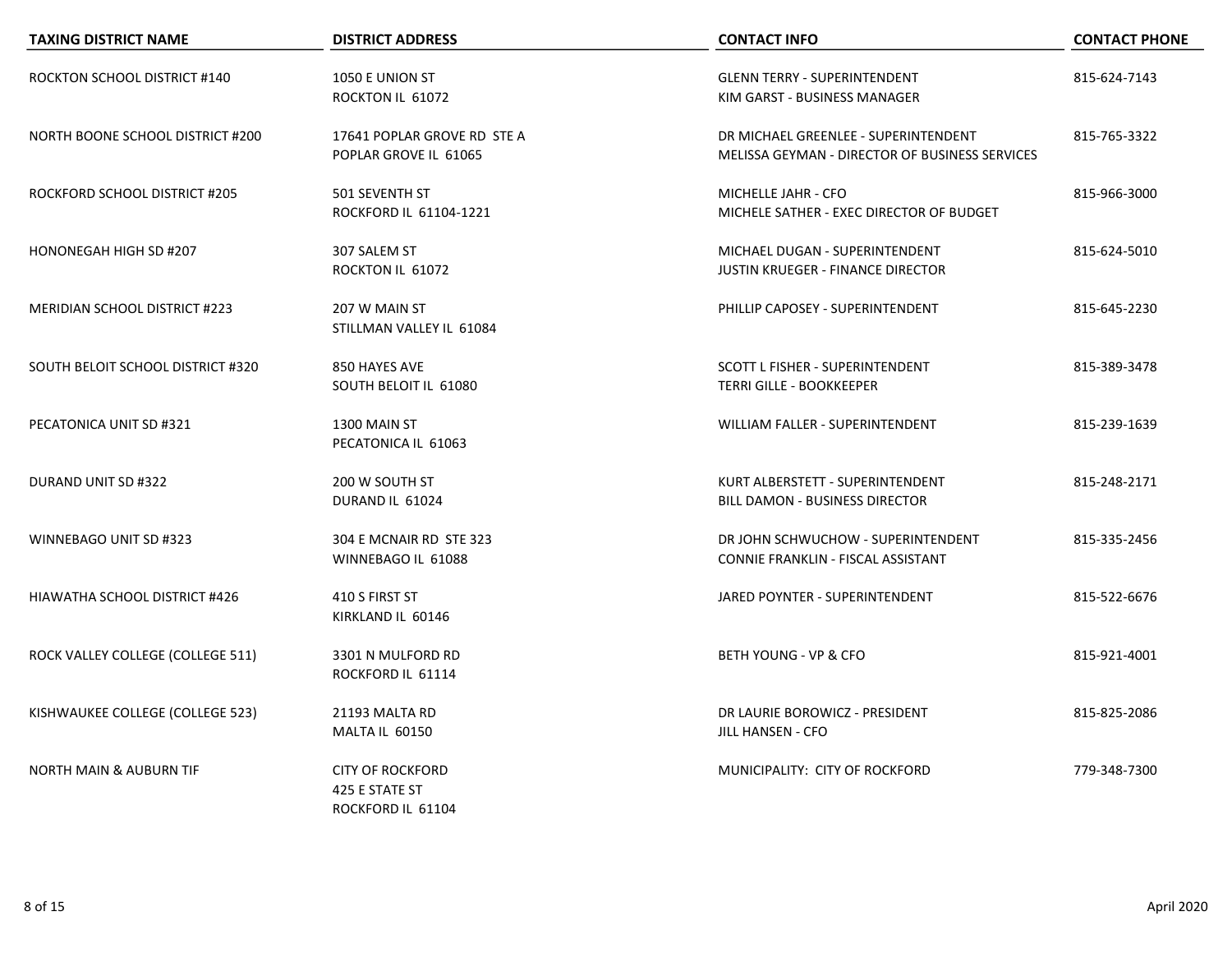| <b>TAXING DISTRICT NAME</b>              | <b>DISTRICT ADDRESS</b>                                                           | <b>CONTACT INFO</b>                                     | <b>CONTACT PHONE</b> |
|------------------------------------------|-----------------------------------------------------------------------------------|---------------------------------------------------------|----------------------|
| JACKSON SCHOOL TIF                       | <b>CITY OF ROCKFORD</b><br>425 E STATE ST<br>ROCKFORD IL 61104                    | MUNICIPALITY: CITY OF ROCKFORD                          | 779-348-7300         |
| <b>NORTH MAIN TIF</b>                    | <b>CITY OF ROCKFORD</b><br>425 E STATE ST<br>ROCKFORD IL 61104                    | MUNICIPALITY: CITY OF ROCKFORD                          | 779-348-7300         |
| <b>GLOBAL TRADE TIF #1</b>               | <b>CITY OF ROCKFORD</b><br>425 E STATE ST<br>ROCKFORD IL 61104                    | MUNICIPALITY: CITY OF ROCKFORD                          | 779-348-7300         |
| <b>MACHESNEY PARK TIF</b>                | <b>VILLAGE OF MACHESNEY</b><br><b>300 ROOSEVELT RD</b><br>MACHESNEY PARK IL 61115 | MUNICIPALITY: VILLAGE OF MACHESNEY                      | 815-877-5432         |
| BURRITT / HARRISON / SHIRLAND MULTI TWSP | STEVEN WILKE - SUPERVISOR<br>11105 FARM SCHOOL RD<br>DURAND IL 61024              | STEVEN WILKE - TOWNSHIP SUPERVISOR                      | 815-222-8456         |
| DURAND / LAONA MULTI TOWNSHIP            | DAVID WALLER - SUPERVISOR<br>PO BOX 534<br>DURAND IL 61024                        | DAVID WALLER - TOWNSHIP SUPERVISOR<br>JANET COX - CLERK | 815-248-3430         |
| SOUTH ROCKFORD TIF                       | <b>CITY OF ROCKFORD</b><br>425 E STATE ST<br>ROCKFORD IL 61104                    | MUNICIPALITY: CITY OF ROCKFORD                          | 779-348-7300         |
| LINCOLNWOOD TIF                          | <b>CITY OF ROCKFORD</b><br>425 E STATE ST<br>ROCKFORD IL 61104                    | MUNICIPALITY: CITY OF ROCKFORD                          | 779-348-7300         |
| DURAND VILLAGE TIF                       | <b>VILLAGE OF DURAND</b><br>308 W MAIN ST<br>DURAND IL 61024                      | MUNICIPALITY: VILLAGE OF DURAND                         | 815-248-2606         |
| SPRINGFIELD CORNERS TIF                  | <b>CITY OF ROCKFORD</b><br>425 E STATE ST<br>ROCKFORD IL 61104                    | MUNICIPALITY: CITY OF ROCKFORD                          | 779-348-7300         |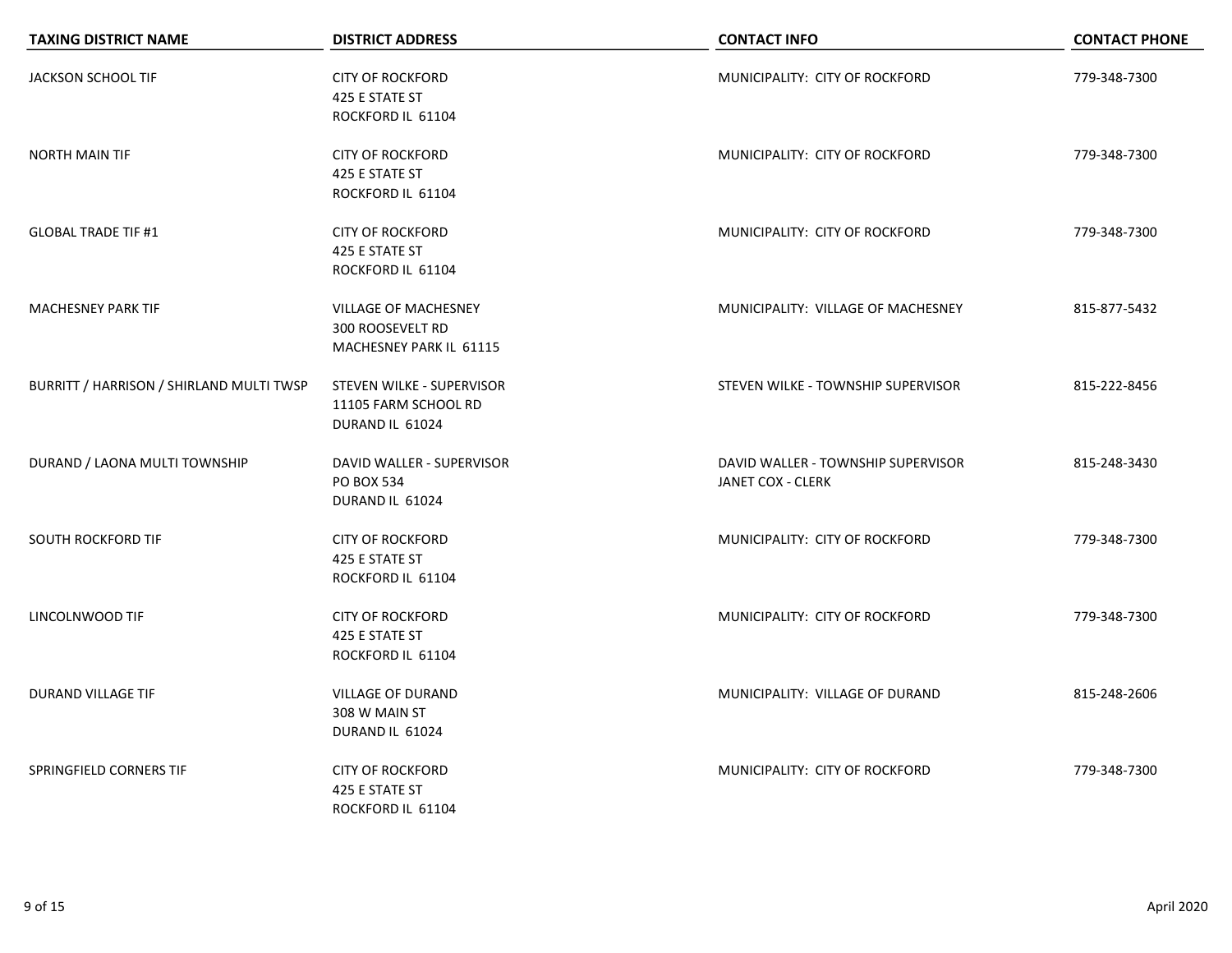| <b>TAXING DISTRICT NAME</b>     | <b>DISTRICT ADDRESS</b>                                                   | <b>CONTACT INFO</b>                       | <b>CONTACT PHONE</b> |
|---------------------------------|---------------------------------------------------------------------------|-------------------------------------------|----------------------|
| <b>COUNTRY OAKS SSA</b>         | ROCK RIVER WATER RECLAMATION DISTRICT<br>PO BOX 7480<br>ROCKFORD IL 61126 | ROCK RIVER WATER RECLAMATION DISTRICT     | 815-387-7400         |
| PEC / SEWARD MULTI TOWNSHIP     | <b>GARELT STAHL - SUPERVISOR</b><br>410 REED ST<br>PECATONICA IL 61063    | <b>GARELT STAHL - TOWNSHIP SUPERVISOR</b> | 815-222-7278         |
| <b>WAGON WHEEL TIF</b>          | <b>VILLAGE OF ROCKTON</b><br>110 E MAIN ST<br>ROCKTON IL 61072            | MUNICIPALITY: VILLAGE OF ROCKTON          | 815-624-7600         |
| <b>RIVER OAKS TIF</b>           | <b>CITY OF ROCKFORD</b><br>425 E STATE ST<br>ROCKFORD IL 61104            | MUNICIPALITY: CITY OF ROCKFORD            | 779-348-7300         |
| <b>GARRISON SCHOOL TIF</b>      | <b>CITY OF ROCKFORD</b><br>425 E STATE ST<br>ROCKFORD IL 61104            | MUNICIPALITY: CITY OF ROCKFORD            | 779-348-7300         |
| KISHWAUKEE & HARRISON TIF       | <b>CITY OF ROCKFORD</b><br>425 E STATE ST<br>ROCKFORD IL 61104            | MUNICIPALITY: CITY OF ROCKFORD            | 779-348-7300         |
| LINCOLNWOOD TIF #2              | <b>CITY OF ROCKFORD</b><br>425 E STATE ST<br>ROCKFORD IL 61104            | MUNICIPALITY: CITY OF ROCKFORD            | 779-348-7300         |
| <b>HOPE VI TIF</b>              | <b>CITY OF ROCKFORD</b><br>425 E STATE ST<br>ROCKFORD IL 61104            | MUNICIPALITY: CITY OF ROCKFORD            | 779-348-7300         |
| <b>NORTH 2ND TIF LOVES PARK</b> | <b>CITY OF LOVES PARK</b><br>100 HEART BLVD<br>LOVES PARK IL 61111        | MUNICIPALITY: CITY OF LOVES PARK          | 815-654-5034         |
| <b>GLOBAL TRADE TIF #2</b>      | <b>CITY OF ROCKFORD</b><br>425 E STATE ST<br>ROCKFORD IL 61104            | MUNICIPALITY: CITY OF ROCKFORD            | 779-348-7300         |

 $\overline{\phantom{0}}$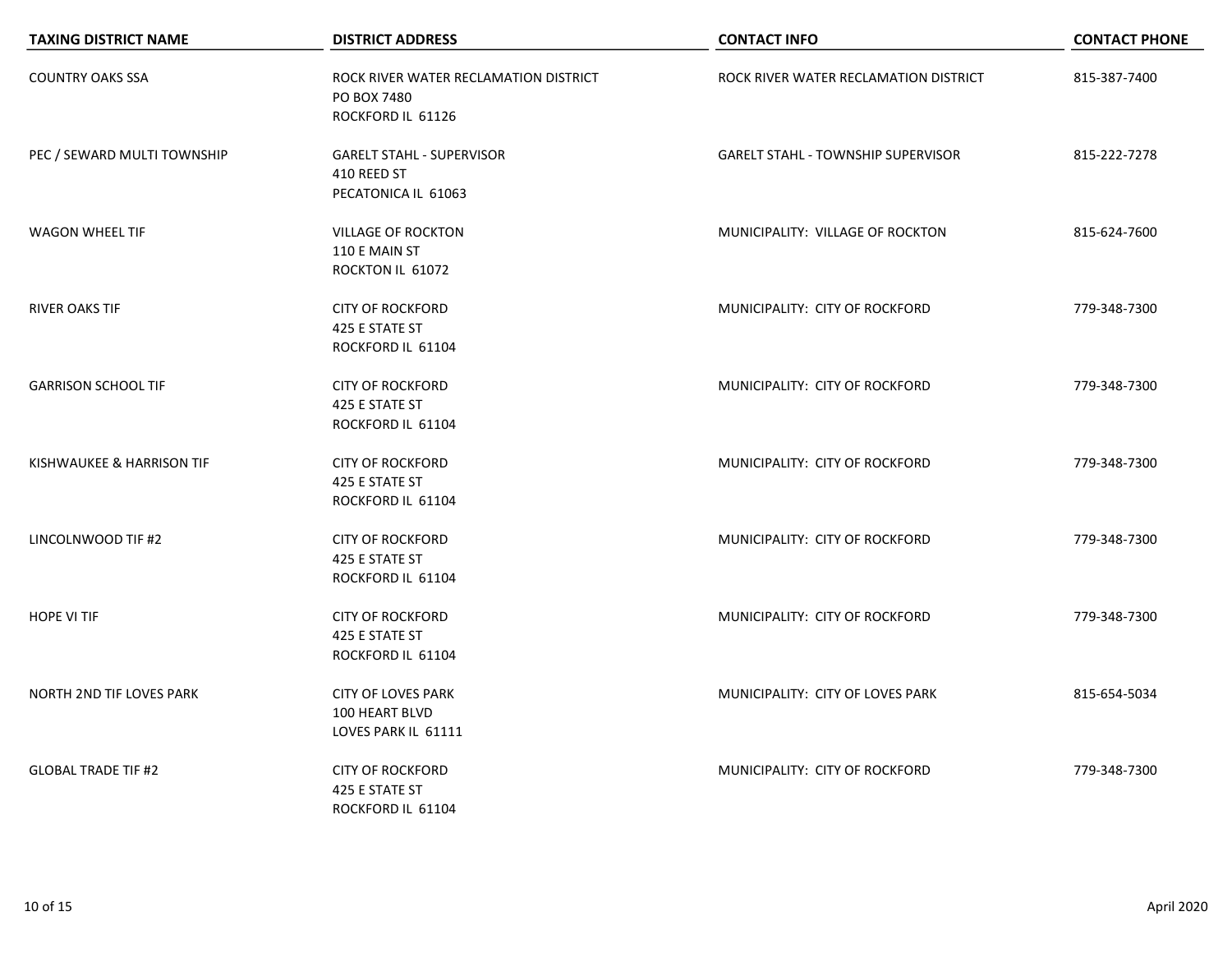| <b>TAXING DISTRICT NAME</b>         | <b>DISTRICT ADDRESS</b>                                                           | <b>CONTACT INFO</b>                | <b>CONTACT PHONE</b> |
|-------------------------------------|-----------------------------------------------------------------------------------|------------------------------------|----------------------|
| ASSISTED LIVING / RIVER HOUSING TIF | <b>CITY OF ROCKFORD</b><br>425 E STATE ST<br>ROCKFORD IL 61104                    | MUNICIPALITY: CITY OF ROCKFORD     | 779-348-7300         |
| NORTH 2ND TIF - MACHESNEY PARK      | <b>VILLAGE OF MACHESNEY</b><br><b>300 ROOSEVELT RD</b><br>MACHESNEY PARK IL 61115 | MUNICIPALITY: VILLAGE OF MACHESNEY | 815-877-5432         |
| <b>HARVEST HILLS SSA</b>            | <b>CITY OF LOVES PARK</b><br>100 HEART BLVD<br>LOVES PARK IL 61111                | MUNICIPALITY: CITY OF LOVES PARK   | 815-654-5034         |
| <b>MAIN &amp; WHITMAN TIF</b>       | <b>CITY OF ROCKFORD</b><br>425 E STATE ST<br>ROCKFORD IL 61104                    | MUNICIPALITY: CITY OF ROCKFORD     | 779-348-7300         |
| MIDTOWN TIF                         | <b>CITY OF ROCKFORD</b><br>425 E STATE ST<br>ROCKFORD IL 61104                    | MUNICIPALITY: CITY OF ROCKFORD     | 779-348-7300         |
| KISHWAUKEE & HARRISON TIF #2        | <b>CITY OF ROCKFORD</b><br>425 E STATE ST<br>ROCKFORD IL 61104                    | MUNICIPALITY: CITY OF ROCKFORD     | 779-348-7300         |
| <b>FORMER BELOIT CORP TIF</b>       | <b>VILLAGE OF ROCKTON</b><br>110 E MAIN ST<br>ROCKTON IL 61072                    | MUNICIPALITY: VILLAGE OF ROCKTON   | 815-624-7600         |
| <b>GLOBAL TRADE TIF #3</b>          | <b>CITY OF ROCKFORD</b><br>425 E STATE ST<br>ROCKFORD IL 61104                    | MUNICIPALITY: CITY OF ROCKFORD     | 779-348-7300         |
| RIVER DISTRICT NORTH TIF            | <b>CITY OF ROCKFORD</b><br>425 E STATE ST<br>ROCKFORD IL 61104                    | MUNICIPALITY: CITY OF ROCKFORD     | 779-348-7300         |
| <b>BROADWAY TIF</b>                 | <b>CITY OF ROCKFORD</b><br>425 E STATE ST<br>ROCKFORD IL 61104                    | MUNICIPALITY: CITY OF ROCKFORD     | 779-348-7300         |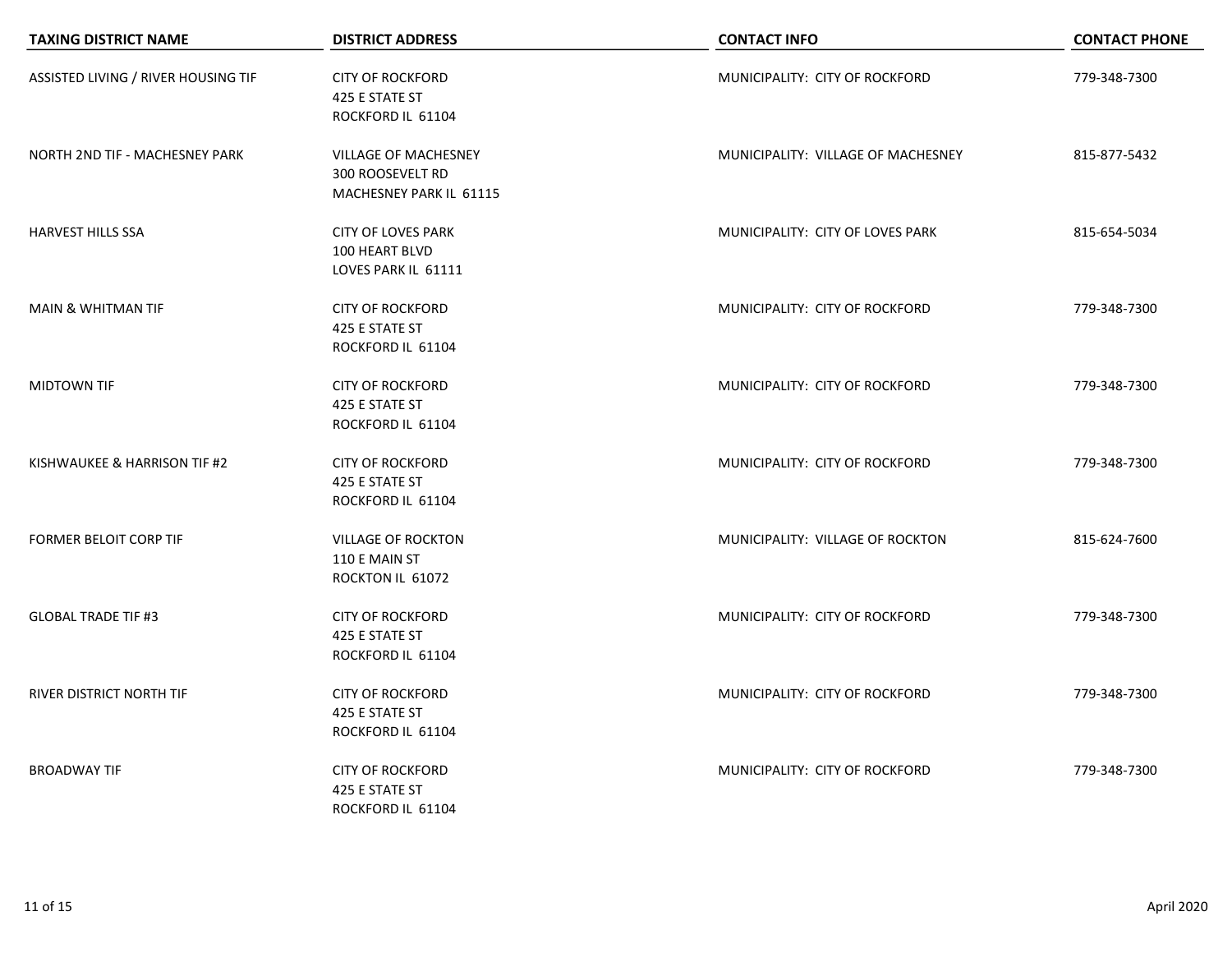| <b>TAXING DISTRICT NAME</b>       | <b>DISTRICT ADDRESS</b>                                                           | <b>CONTACT INFO</b>                    | <b>CONTACT PHONE</b> |
|-----------------------------------|-----------------------------------------------------------------------------------|----------------------------------------|----------------------|
| <b>EAST RIVER TIF</b>             | <b>CITY OF ROCKFORD</b><br>425 E STATE ST<br>ROCKFORD IL 61104                    | MUNICIPALITY: CITY OF ROCKFORD         | 779-348-7300         |
| SUMNER ROAD / GROVE ST TIF        | <b>VILLAGE OF PECATONICA</b><br>405 MAIN ST<br>PECATONICA IL 61063                | MUNICIPALITY: VILLAGE OF PECATONICA    | 815-239-2310         |
| <b>LOVES PARK CORP CENTER TIF</b> | <b>CITY OF LOVES PARK</b><br>100 HEART BLVD<br>LOVES PARK IL 61111                | MUNICIPALITY: CITY OF LOVES PARK       | 815-654-5034         |
| <b>WESTSTONE TIF</b>              | <b>VILLAGE OF MACHESNEY</b><br>300 ROOSEVELT RD<br>MACHESNEY PARK IL 61115        | MUNICIPALITY: VILLAGE OF MACHESNEY     | 815-877-5432         |
| NORTH WILLOW CREEK TIF            | <b>VILLAGE OF MACHESNEY</b><br><b>300 ROOSEVELT RD</b><br>MACHESNEY PARK IL 61115 | MUNICIPALITY: VILLAGE OF MACHESNEY     | 815-877-5432         |
| SOUTH WILLOW CREEK TIF            | <b>VILLAGE OF MACHESNEY</b><br><b>300 ROOSEVELT RD</b><br>MACHESNEY PARK IL 61115 | MUNICIPALITY: VILLAGE OF MACHESNEY     | 815-877-5432         |
| <b>GLOBAL TRADEPARK SOUTH TIF</b> | <b>CITY OF ROCKFORD</b><br>425 E STATE ST<br>ROCKFORD IL 61104                    | MUNICIPALITY: CITY OF ROCKFORD         | 779-348-7300         |
| I-39 / BAXTER ROAD TIF            | VILLAGE OF CHERRY VALLEY<br>806 E STATE ST<br>CHERRY VALLEY IL 61016              | MUNICIPALITY: VILLAGE OF CHERRY VALLEY | 815-332-3441         |
|                                   | AND:<br>VILLAGE OF NEW MILFORD<br>6771 11TH ST<br>ROCKFORD IL 61109               | MUNICIPALITY: VILLAGE OF NEW MILFORD   | 815-874-7271         |
| <b>ZENITH CUTTER TIF</b>          | <b>CITY OF LOVES PARK</b><br>100 HEART BLVD<br>LOVES PARK IL 61111                | MUNICIPALITY: CITY OF LOVES PARK       | 815-654-5034         |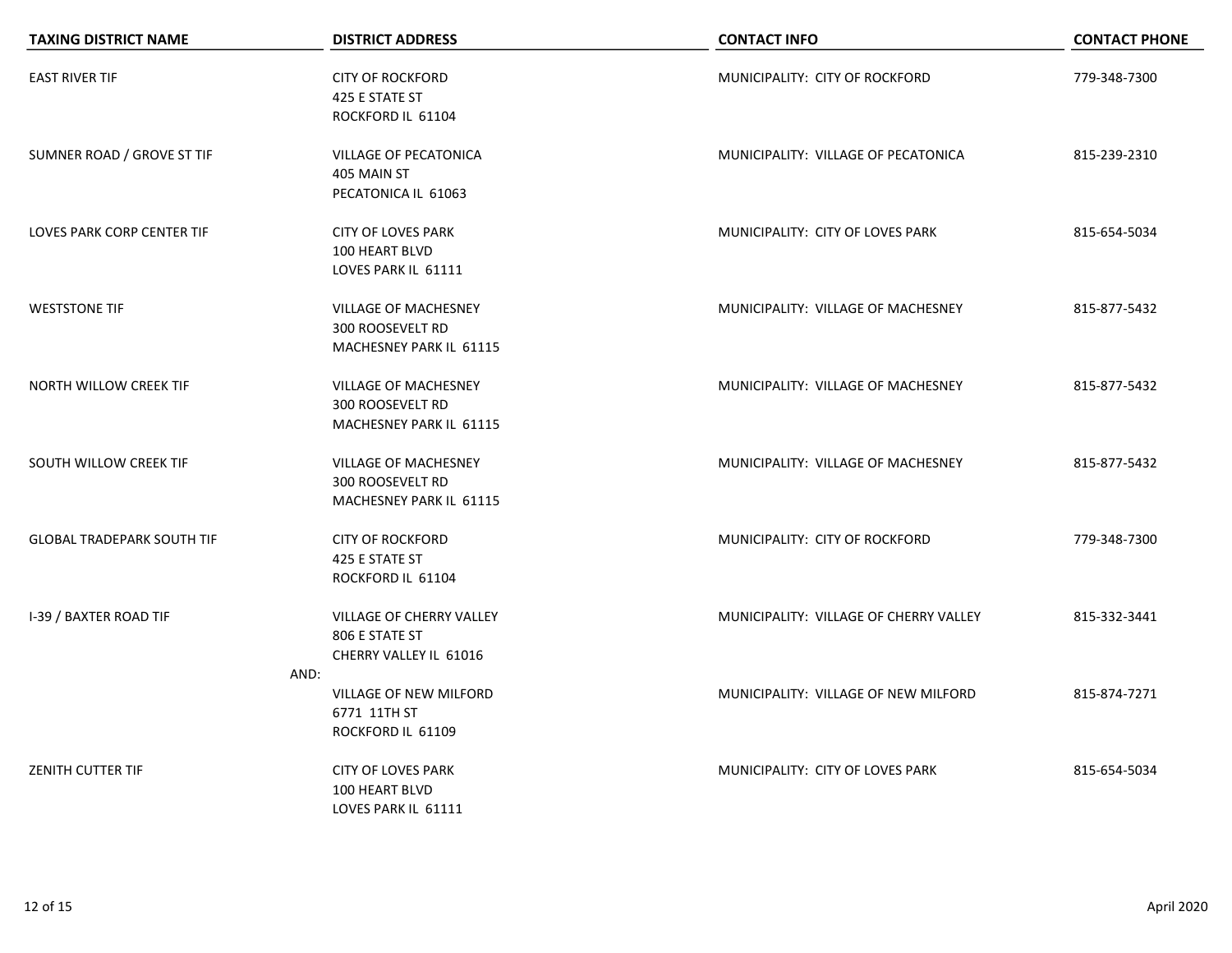| <b>TAXING DISTRICT NAME</b>       | <b>DISTRICT ADDRESS</b>                                                    | <b>CONTACT INFO</b>                    | <b>CONTACT PHONE</b> |
|-----------------------------------|----------------------------------------------------------------------------|----------------------------------------|----------------------|
| SPRING CREEK LAKES TIF            | <b>CITY OF LOVES PARK</b><br>100 HEART BLVD<br>LOVES PARK IL 61111         | MUNICIPALITY: CITY OF LOVES PARK       | 815-654-5034         |
| <b>FORMER WARNER ELECTRIC TIF</b> | VILLAGE OF ROSCOE<br>10631 MAIIN ST<br>ROSOCE IL 61073                     | MUNICIPALITY: VILLAGE OF ROSCOE        | 815-623-2829         |
| PERRYVILLE ROAD SSA               | <b>CITY OF LOVES PARK</b><br>100 HEART BLVD<br>LOVES PARK IL 61111         | MUNICIPALITY: CITY OF LOVES PARK       | 815-654-5034         |
| OLDE RIVER RIDGE PLAT 6 SSA       | <b>VILLAGE OF MACHESNEY</b><br>300 MACHESNEY RD<br>MACHESNEY PARK IL 61115 | MUNICIPALITY: VILLAGE OF MACHESNEY     | 815-877-5432         |
| JEFFERSON / NORTH 3RD ST TIF      | <b>CITY OF ROCKFORD</b><br>425 E STATE ST<br>ROCKFORD IL 61104             | MUNICIPALITY: CITY OF ROCKFORD         | 779-348-7300         |
| <b>I-39 BAXTER ROAD SSA</b>       | VILLAGE OF CHERRY VALLEY<br>806 E STATE ST<br>CHERRY VALLEY IL 61016       | MUNICIPALITY: VILLAGE OF CHERRY VALLEY | 815-332-3441         |
|                                   | AND:<br>VILLAGE OF NEW MILFORD<br>6771 11TH ST<br>ROCKFORD IL 61109        | MUNICIPALITY: VILLAGE OF NEW MILFORD   | 815-874-7271         |
| MULFORD & EAST STATE STREET TIF   | <b>CITY OF ROCKFORD</b><br>425 E STATE ST<br>ROCKFORD IL 61104             | MUNICIPALITY: CITY OF ROCKFORD         | 779-348-7300         |
| <b>AUBURN STREET TIF</b>          | <b>CITY OF ROCKFORD</b><br>425 E STATE ST<br>ROCKFORD IL 61104             | MUNICIPALITY: CITY OF ROCKFORD         | 779-348-7300         |
| FOREST HILLS ROAD TIF             | <b>CITY OF LOVES PARK</b><br>100 HEART BLVD<br>LOVES PARK IL 61111         | MUNICIPALITY: CITY OF LOVES PARK       | 815-654-5034         |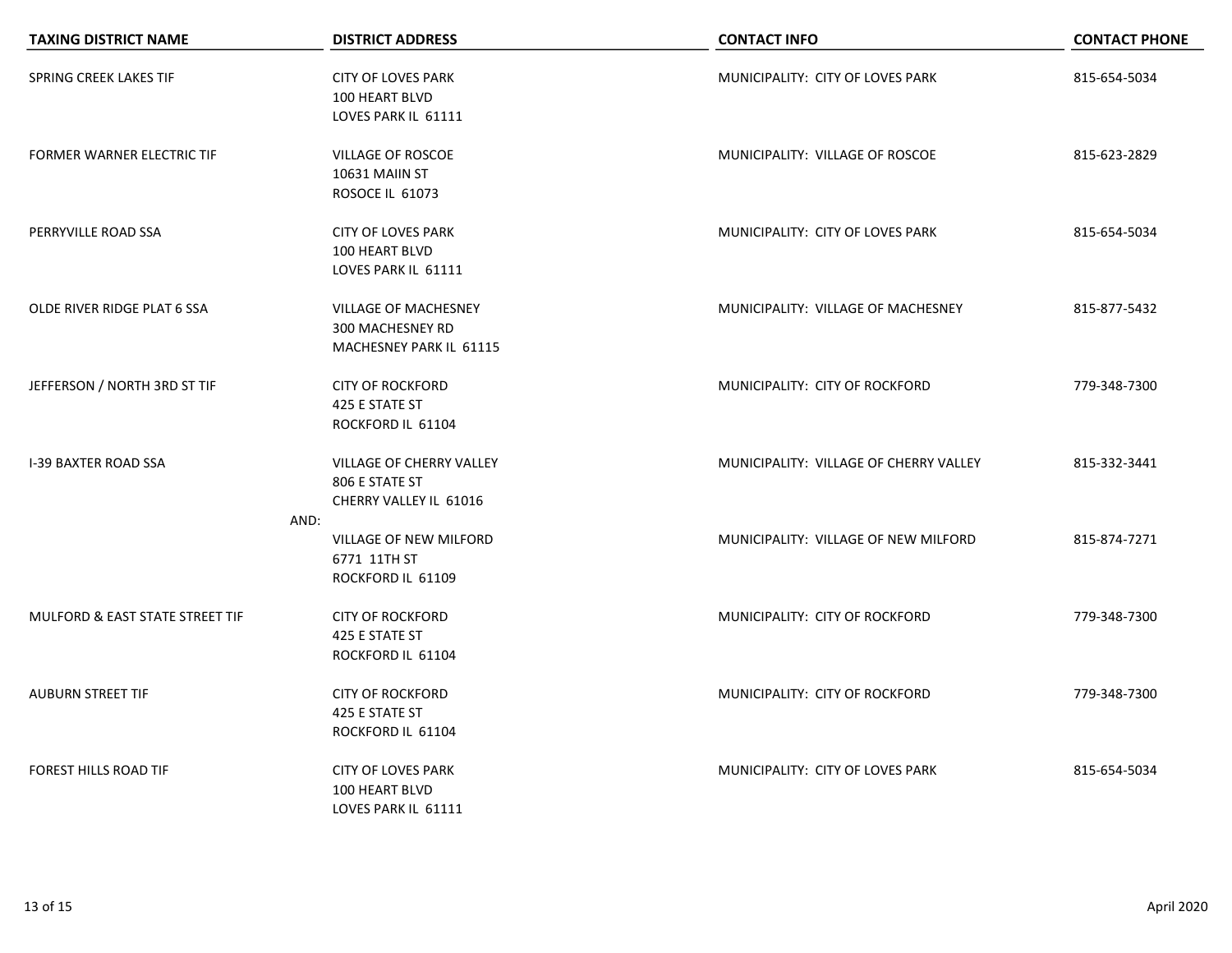| <b>TAXING DISTRICT NAME</b>            | <b>DISTRICT ADDRESS</b>                                                           | <b>CONTACT INFO</b>                | <b>CONTACT PHONE</b> |
|----------------------------------------|-----------------------------------------------------------------------------------|------------------------------------|----------------------|
| <b>GARDNER / BLACKHAWK TIF</b>         | <b>CITY OF SOUTH BELOIT</b><br>519 BLACKHAWK BLVD<br>SOUTH BELOIT IL 61080        | MUNICIPALITY: CITY OF SOUTH BELOIT | 815-389-3023         |
| <b>VILLAGE OF ROCKTON DOWNTOWN TIF</b> | <b>VILLAGE OF ROCKTON</b><br>110 E MAIN ST<br>ROCKTON IL 61072                    | MUNICIPALITY: VILLAGE OF ROCKTON   | 815-624-7600         |
| <b>AMEROCK HOTEL TIF</b>               | <b>CITY OF ROCKFORD</b><br>425 E STATE ST<br>ROCKFORD IL 61104                    | MUNICIPALITY: CITY OF ROCKFORD     | 779-348-7300         |
| <b>SOUTH BELOIT SSA 5</b>              | <b>CITY OF SOUTH BELOIT</b><br>519 BLACKHAWK BLVD<br>SOUTH BELOIT IL 61080        | MUNICIPALITY: CITY OF SOUTH BELOIT | 815-389-3023         |
| <b>SOUTH BELOIT SSA 6</b>              | <b>CITY OF SOUTH BELOIT</b><br>519 BLACKHAWK BLVD<br>SOUTH BELOIT IL 61080        | MUNICIPALITY: CITY OF SOUTH BELOIT | 815-389-3023         |
| <b>SOUTH BELOIT SSA 7</b>              | <b>CITY OF SOUTH BELOIT</b><br>519 BLACKHAWK BLVD<br>SOUTH BELOIT IL 61080        | MUNICIPALITY: CITY OF SOUTH BELOIT | 815-389-3023         |
| <b>SOUTH BELOIT SSA 8</b>              | <b>CITY OF SOUTH BELOIT</b><br>519 BLACKHAWK BLVD<br>SOUTH BELOIT IL 61080        | MUNICIPALITY: CITY OF SOUTH BELOIT | 815-389-3023         |
| <b>SOUTH BELOIT SSA 9</b>              | <b>CITY OF SOUTH BELOIT</b><br><b>519 BLACKHAWK BLVD</b><br>SOUTH BELOIT IL 61080 | MUNICIPALITY: CITY OF SOUTH BELOIT | 815-389-3023         |
| SOUTH BELOIT SSA 10                    | <b>CITY OF SOUTH BELOIT</b><br><b>519 BLACKHAWK BLVD</b><br>SOUTH BELOIT IL 61080 | MUNICIPALITY: CITY OF SOUTH BELOIT | 815-389-3023         |
| SPRING CREEK LAKES MAINT SSA 3         | <b>CITY OF LOVES PARK</b><br>100 HEART BLVD<br>LOVES PARK IL 61111                | MUNICIPALITY: CITY OF LOVES PARK   | 815-654-5034         |